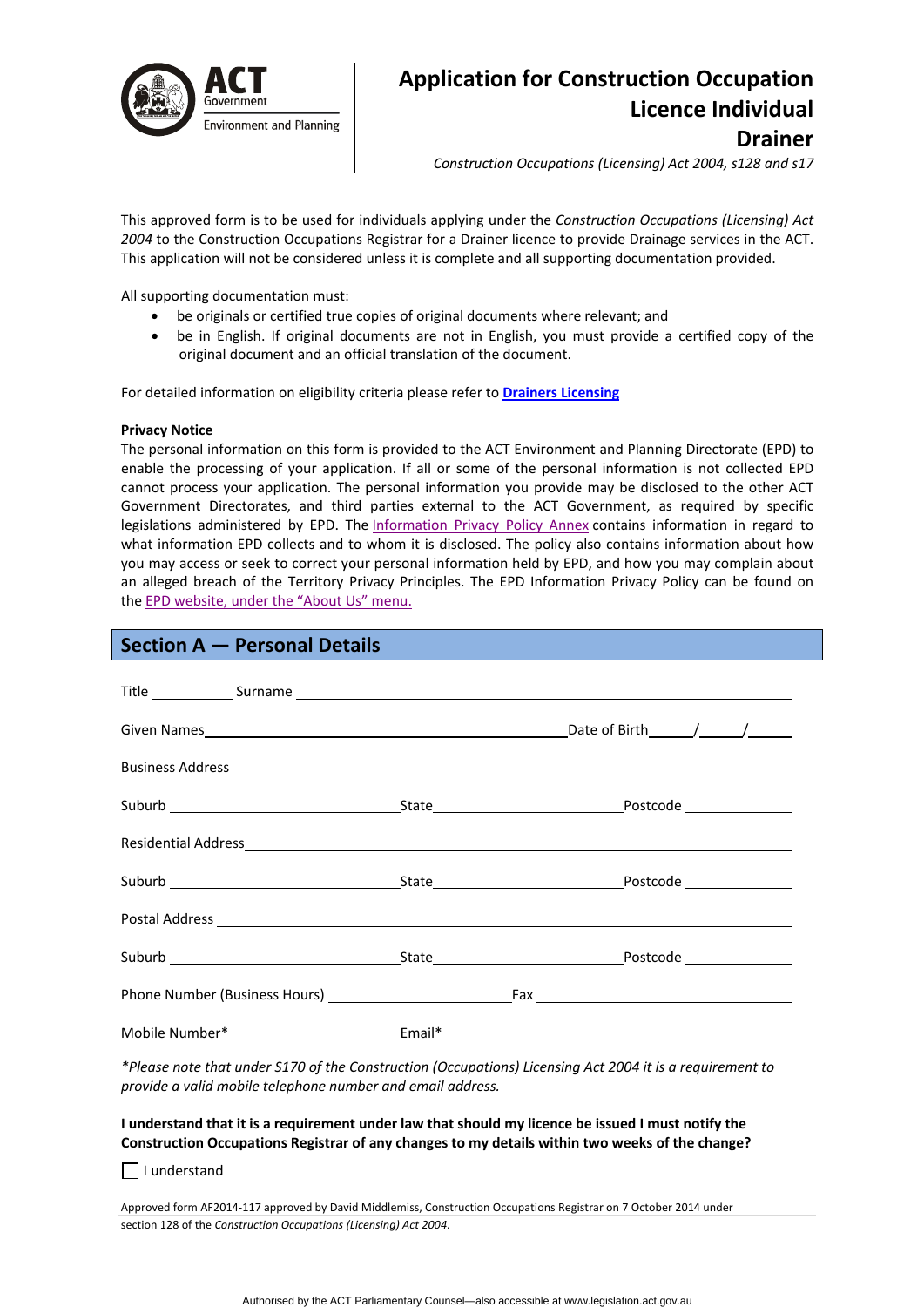# **Section B — Existing Drainer Licence**

### **Have you previously held or do you currently hold an ACT Drainer licence?**

□ Yes – licence number Expiry date

 $\Box$  No – proceed to Section C – Occupation class and functions.

#### If the licence expired within the last five years, do you wish to apply for the same licence again?

 $\Box$  Yes – proceed to Section E – Evidence of Financial Resources.

 $\Box$  No – proceed to Section C – Occupation class and functions.

## **Section C — Occupation class and functions**

A Drainer is an entity that provides, has provided or proposes to provide a drainage service. A sanitary drainage service is the doing or supervision of sanitary drainage work. For the definition of sanitary drainage work see the *Water and Sewerage Act 2000*.

#### **What class of licence are you applying for?**

| $\Box$ Sanitary Drainer $\Box$   | licence authorises sanitary drainage work without supervision.                                                        |
|----------------------------------|-----------------------------------------------------------------------------------------------------------------------|
| $\Box$ Journeyperson Drainer $-$ | licence authorises sanitary drainage work under supervision of<br>licensee with an Advanced Sanitary Drainers licence |
| $\vert$   Operative Drainer $-$  | licence authorises sanitary drainage work under supervision of<br>licensee with an Advanced Sanitary Drainers licence |

# **Section D —Evidence of qualifications/eligibility — Advanced Sanitary Drainer**

Complete this section only if you are applying for an Advanced Sanitary Drainer licence.

### **Qualification:** provide evidence of completion, or partial completion, of one of the following Certificate IV qualifications in Plumbing and Services issued within five (5) years prior to making the application:

- CPC40912
- CPC40911
- CPC40909
- CPC40908

The Certificate IV, or partial Certificate IV, must include all the following units of competency, or their superseded equivalent:

- BSBSMB401A Establish legal and risk management requirements of small business
- CPCCBC4012B ‐ Read and interpret plans and specifications
- CPCPCM4011A ‐ Carry out work‐based risk control processes
- CPCPCM4012A ‐ Estimate and cost work
- CPCPDR4011B Design and size sanitary drainage systems
- CPCPDR4012B Design and size stormwater drainage systems
- CPCPDR4013B Design and size domestic treatment plant disposal systems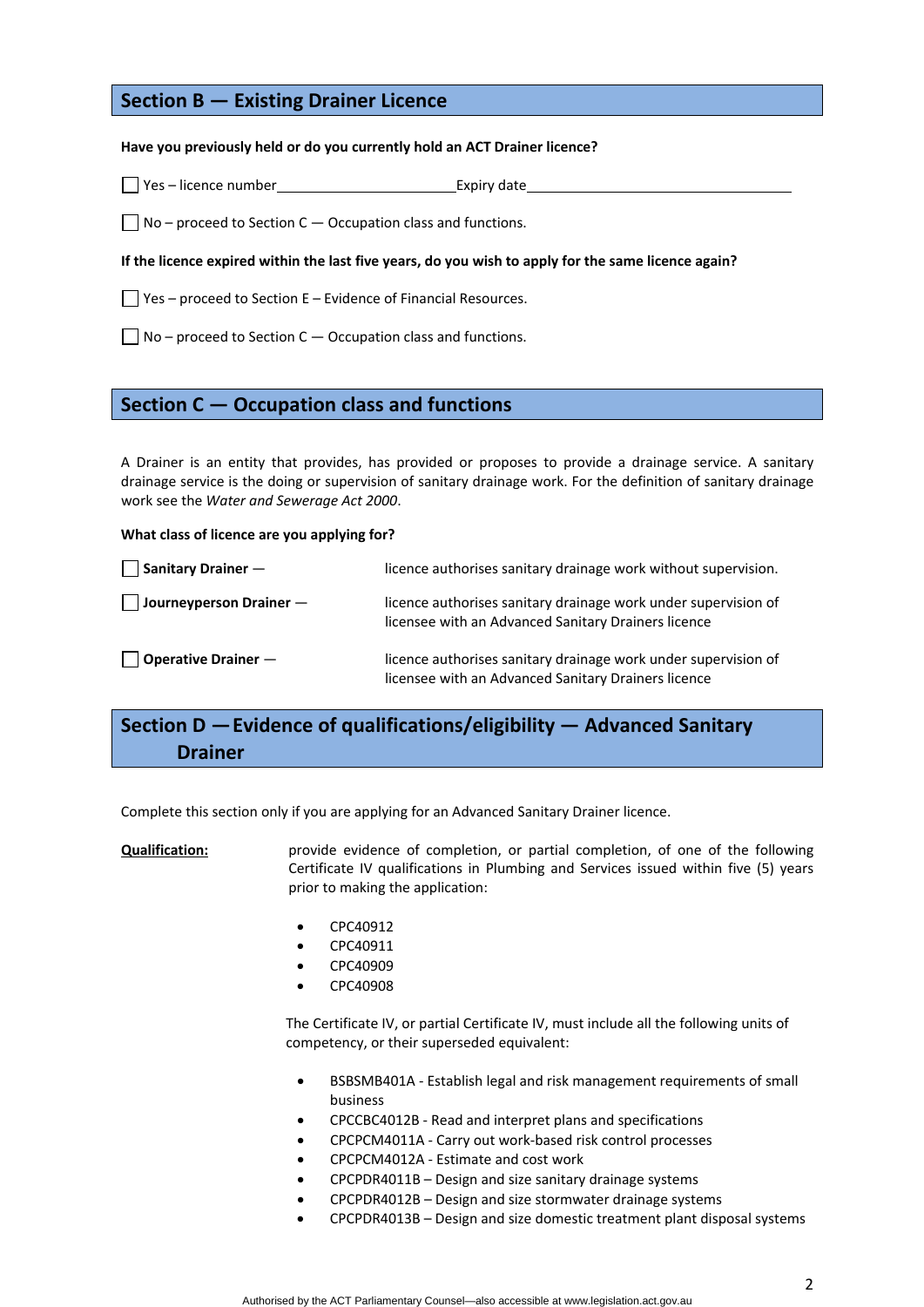$\Box$  Yes  $-$  please attach a certified copy of the qualification or units of competency.

 $\Box$  No  $-$  please note that you may not be eligible for a licence.

**Requirement:** currently holds, or has held within 12 months prior to application, a Journeyperson Drainer licence for over 12 months.

- **Experience:** 12 months full-time experience in draining while licensed as a Journeyperson Drainer under the supervision of a licensed Advanced Sanitary Drainer.
- $\Box$  Yes please provide details of the supervisor below and attach a copy of the reference from the licensed Advanced Sanitary Drainer.
- $\Box$  No  $-$  please note that you may not be eligible for a licence.

Supervisor (Licensee) Name Licence Number

# **Section D — Evidence of qualifications/eligibility — Journeyperson Drainer**

Complete this section only if you are applying for a Journeyperson Drainer licence.

**Qualification:** provide evidence of completion of one of the following Certificate III qualifications in Plumbing issued within five (5) years prior to making the application:

- CPC32408
- CPC32411
- CPC32412
- CPC32413

and the Drainage Stream was completed to attain this qualification.

 $\Box$  Yes  $-$  please attach a certified copy of the qualification including transcripts.

 $\Box$  No  $-$  please note that you may not be eligible for a licence.

# **Section D — Evidence of qualifications/eligibility — Operative Drainer**

Complete this section only if you are applying for an Operative Drainer licence.

**Qualification:** a Certificate II in Drainage issued within five (5) years prior to making the application.

 $\Box$  Yes  $-$  please attach a certified copy of the qualification.

 $\Box$  No  $-$  please note that you may not be eligible for a licence.

### **Section E — Evidence of Financial Resources**

Evidence of financial resources is required to help demonstrate your ability to fulfil contractual obligations when providing construction services. Failure to provide information below may result in your licence being refused.

### **Do you have access to financial resources adequate to complete works performed under the licence applied for?**

 $\Box$  Yes – please skip the next question.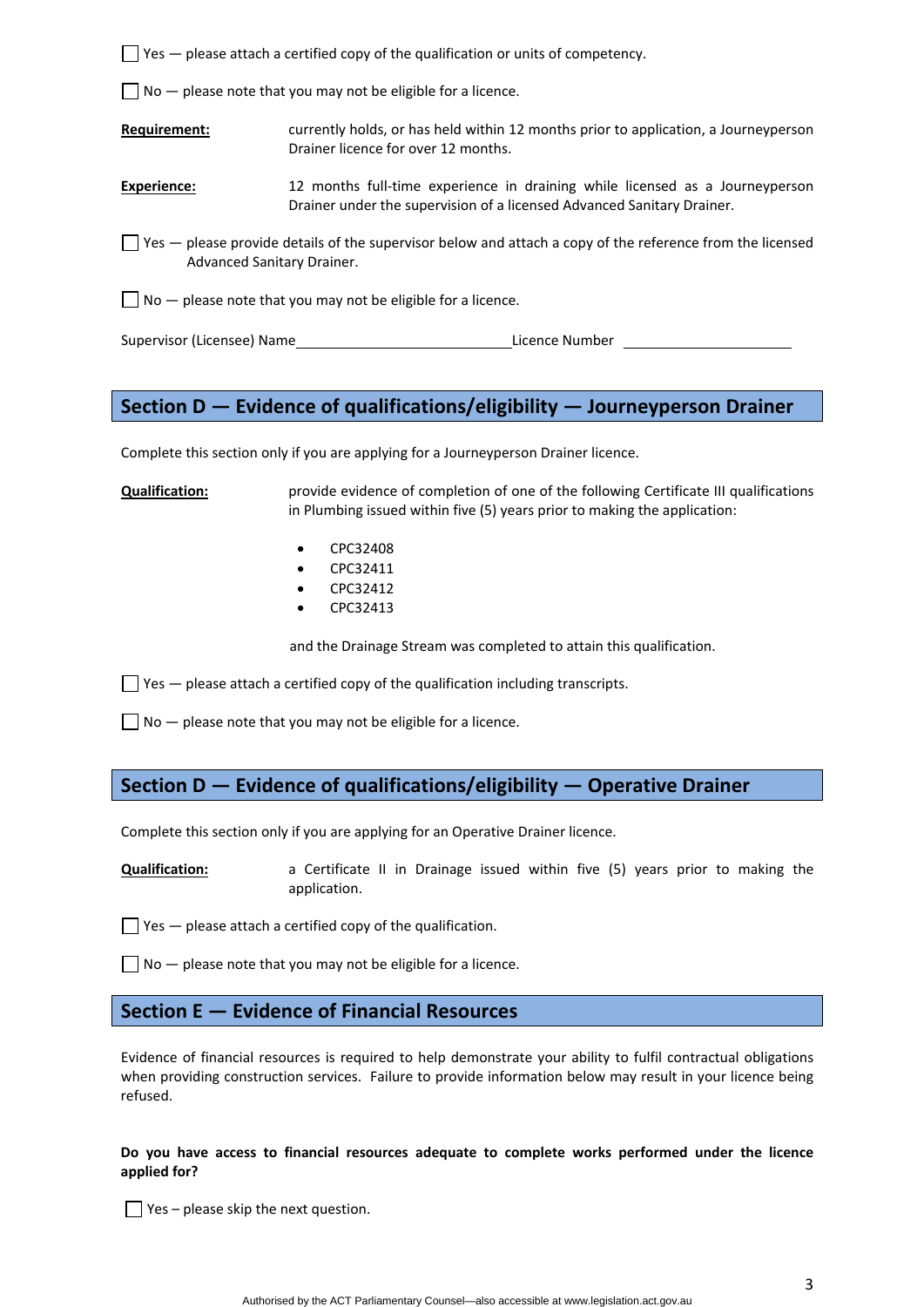$\Box$  No – complete next question.

### If 'No' to the above, do you wish to only operate as an employee under the licence applied for?

 $\Box$  Yes – I understand a condition may be imposed on the licence if issued.

 $\Box$  No— if you do not wish to have a licence restricted to employee only, then you must ensure you have financial resources as requested above or you may be ineligible for a licence).

### **Are you currently, or previously have been, deemed bankrupt or personally insolvent?**

 $\Box$  Yes – please attach details and official documentation of bankruptcy/insolvency.

 $\Box$  No.

I understand that it is a requirement under law that should my licence be issued, I must notify the **Construction Occupations Registrar should I become bankrupt or personally insolvent?** 

 $\Box$  I have read and understand the above statement.

| Have you previously held a Drainer licence elsewhere in Australia or overseas? |  |  |  |  |
|--------------------------------------------------------------------------------|--|--|--|--|
|--------------------------------------------------------------------------------|--|--|--|--|

 $\Box$  Yes —provide details below of most recent licence/s (attach an additional page if required)  $\Box$  No

| State/Territory/Country | Expiry date |  |  |  |
|-------------------------|-------------|--|--|--|
|-------------------------|-------------|--|--|--|

**2. Is your licence as a Drainer, in Australia or overseas, currently suspended or cancelled?** 

 $\Box$  Yes — you must attach details  $\Box$  No

3. Have you previously had a Drainer licence cancelled, refused or suspended in Australia or overseas?

- $\Box$  Yes you must provide comprehensive details in an attachment to this application  $\Box$  No
- **4. I understand that I must notify the Construction Occupations Registrar if my Drainer licence is cancelled, refused or suspended in Australia or overseas.**

 $\Box$  I have read and understand the above statement.

**5. Has your Drainer licence ever been subject to conditions, undertakings, limitations or restrictions in Australia or overseas?** 

 $\Box$  Yes — you must provide comprehensive details in an attachment to this application  $\Box$  No

**6. Are you disqualified under the Construction Occupations (Licensing) Act 2004, or a corresponding prior Act, from applying for licence, or being licensed, in a construction occupation?** 

 $\Box$  Yes – you must provide comprehensive details in an attachment to this application  $\Box$  No

**7. Have you ever been, or are you currently, the subject of complaints, occupational discipline, demerit activity or rectification orders whilst licensed under the Construction Occupations (Licensing) Act 2004, a corresponding prior Act, or the law of another jurisdiction in Australia or overseas, where those proceedings were not finalised?** 

 $\Box$  Yes – you must provide comprehensive details in an attachment to this application  $\Box$  No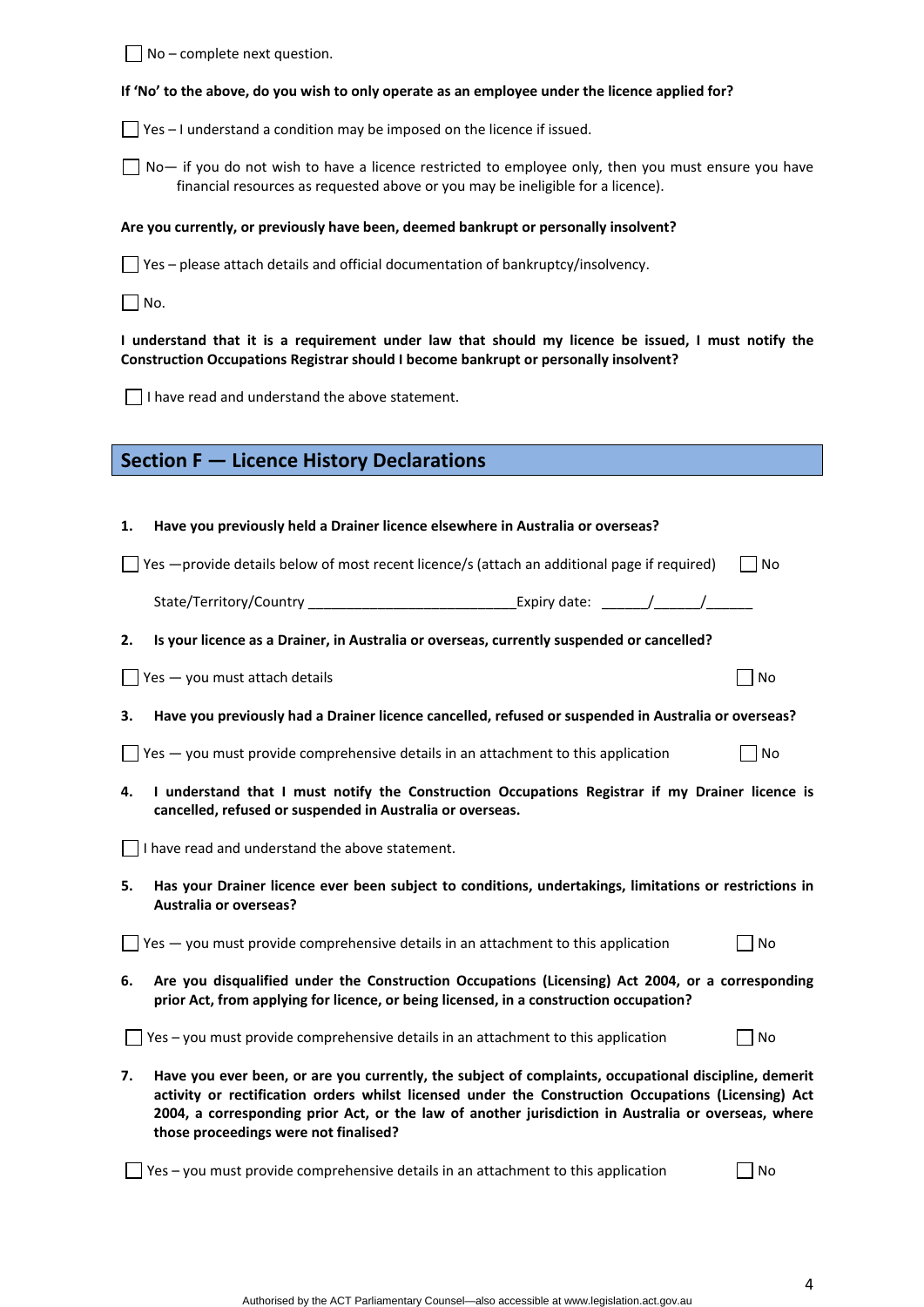### **8. Have you been convicted or found guilty of a criminal offence\* that involves fraud, dishonesty or violence and is punishable by imprisonment of 1 year or more?**

 $\Box$  Yes  $-$  you must provide comprehensive details in an attachment to this application and a recent criminal history check (issued in the last three months) \*Please note: Spent convictions under the Spent Convictions Act 2000 do not need to be included in this declaration

| M.<br>۹ |
|---------|
|---------|

9. I understand that it is a requirement under law that should my licence be issued I must notify the **Construction Occupations Registrar if I am convicted of such an offence in the future.** 

| I have read and understand the above statement. |
|-------------------------------------------------|
|-------------------------------------------------|

10. I understand that it is a requirement under law that should my licence be issued I must not perform **any licensable drainage services that are outside the scope of what the licence authorises.** 

I have read and understand the above statement.

11. I understand that it is a requirement under law that should my licence be issued I must give evidence **to clients of the insurance I hold as a licensed individual in relation to any relevant licensable construction service I intend to undertake prior to providing the services.** 

 $\Box$  I have read and understand the above statement.

12. I understand that it is a requirement under law that should my licence be issued I must only advertise **licensable construction services with my full name (as it appears on the licence) and my individual licence number.\*** 

 $\vert \ \vert$  I have read and understand the above statement.

\*Please note: It is an offence to advertise licensable construction services as an individual without including the above.

13. I understand that it is a requirement under law that should I be granted a licence, all licensable **drainage services I may perform under my Drainers licence must comply with all relevant legislation, codes and standards.** 

 $\vert \ \vert$  I have read and understand the above statement.

Please note: Drainage work may be audited by the Construction Occupations Registrar in the ACT for compliance against the relevant laws. Individual licence holders identified performing non-compliant services may be subject to occupational discipline or other licensing *action.*

\_\_\_\_\_\_\_\_\_\_\_\_\_\_\_\_\_\_\_\_\_\_\_\_\_\_\_\_\_\_\_\_\_\_\_\_\_\_\_\_\_\_\_\_\_\_\_\_\_\_\_\_\_\_\_\_\_\_\_\_\_\_\_\_\_\_\_\_\_\_\_\_\_\_\_\_\_\_\_\_\_\_\_\_\_\_\_\_,

# **Section G — Consent and Application Declaration**

I,

*Insert name, address and occupation of person making the declaration*

make the following declaration**:**

#### **1. I declare:**

a) that I make this application to the Construction Occupations Registrar for a construction occupations licence and that all statements, and the information/documents provided in support of the application, is/are accurate, true and correct.

#### **2. I authorise and consent:**

- a) to the Construction Occupations Registrar and EPD to make enquiries of, and exchange information with, the relevant regulatory authorities of any Australian State or Territory, or other country, regarding my construction occupation licence and practice as an electrician or otherwise regarding matters relevant to this application.
- b) to receive information from the Construction Occupations Registrar relevant to my construction occupation licence or the construction industry electronically.